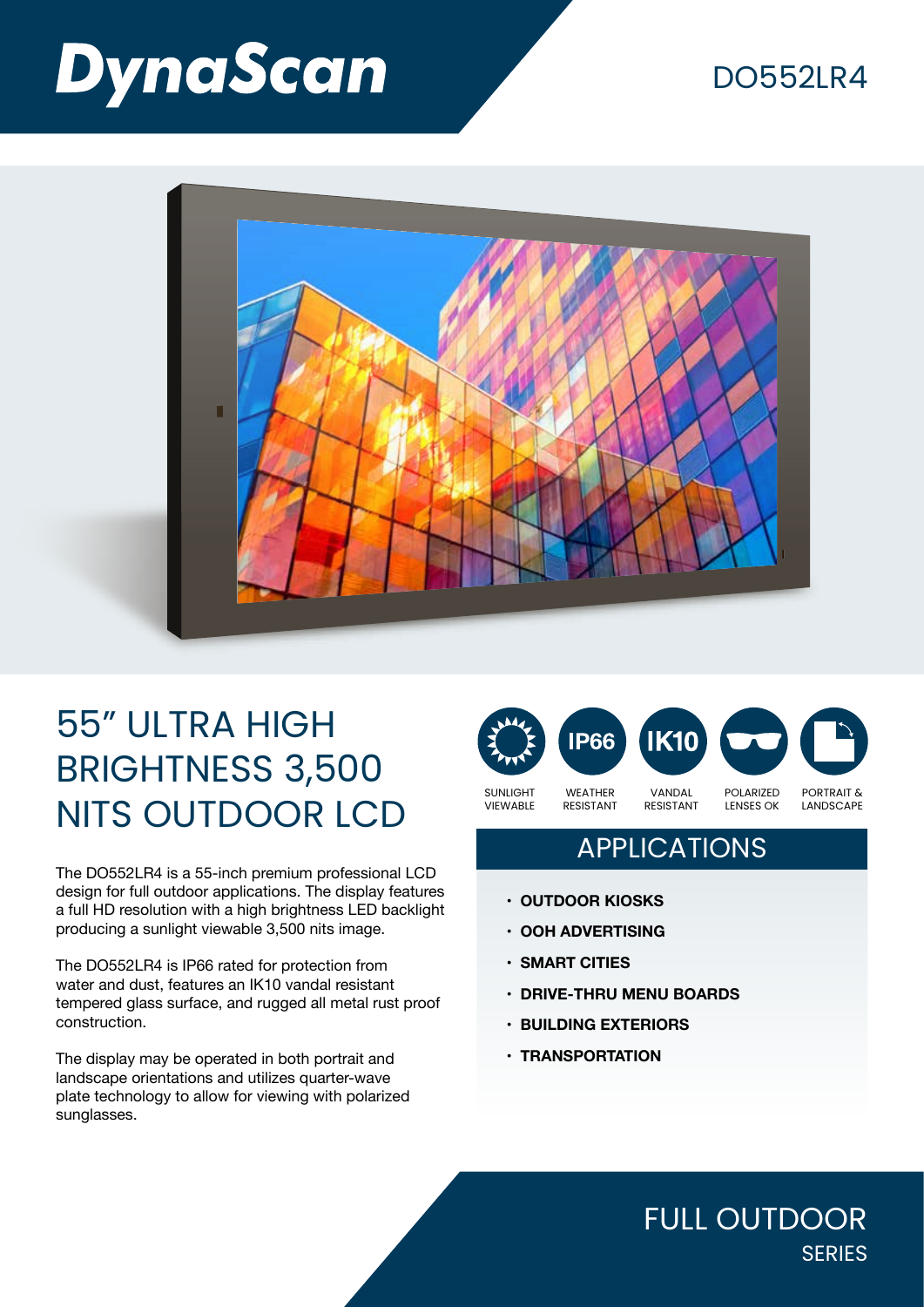# SPECIFICATIONS

| <b>PANEL</b>          | <b>LCD Panel Type</b>              | 54.64 inches LCD                                                  |
|-----------------------|------------------------------------|-------------------------------------------------------------------|
|                       | <b>Native Resolution</b>           | 1920 x 1080                                                       |
|                       | <b>Backlight</b>                   | <b>LED</b>                                                        |
|                       | <b>Brightness</b>                  | 3500 nit                                                          |
|                       | <b>Default Color Temperature</b>   | D65 (6500 K)                                                      |
|                       | <b>Contrast Ratio</b>              | 3,000:1(static)                                                   |
|                       | <b>Color Depth</b>                 | 8 bit                                                             |
|                       | <b>Response Time</b>               | 9 ms (typ)                                                        |
|                       | <b>Viewing Angle</b>               | 178° / 178°                                                       |
|                       | <b>Light Life Time</b>             | 100,000 hrs (typ.)                                                |
|                       | <b>Blackening Defect Free</b>      | Up to 110°C (230°F)                                               |
|                       | <b>Panel Surface</b>               | QWP                                                               |
| <b>POWER</b>          | <b>Power Supply</b>                | Internal                                                          |
|                       | <b>Rated Voltage</b>               | 100 V ~ 240 V, 50 Hz / 60 Hz                                      |
|                       | Power On Mode                      | 320 W (typ), 470 W (max)                                          |
|                       | <b>Power Saving Mode</b>           | < 1 W                                                             |
| <b>MECHANICAL</b>     | Bezel Width (T/B/L/R)              | 97.6 / 97.6 / 57.5 / 57.5 mm                                      |
|                       | <b>Cabinet Color</b>               | <b>Black</b>                                                      |
|                       | Monitor Dimension (LxHxD)          | 1408.8 x 799.4 x 155.7 mm [55.5" x 31.5 x 6.1"]                   |
|                       | Monitor Weight (set/package)       | 104 kg / 112 kg [229 lb / 246 lb]                                 |
|                       | <b>VESA Mounting (dimension)</b>   | 500 x 800 mm; 500 x 1000 mm                                       |
|                       | <b>Weather Resistance</b>          | <b>IP66</b>                                                       |
|                       | <b>Orientation</b>                 | Portrait / Landscape                                              |
| <b>USER INTERFACE</b> | Language                           | English                                                           |
|                       | Proof of Image Retention           | Yes                                                               |
|                       | <b>Dimming Control (DCR)</b>       | Yes                                                               |
|                       | <b>On/Off Scheduling</b>           | Yes                                                               |
|                       | <b>Ambient Light Sensor</b>        | Yes                                                               |
|                       | <b>Network Control</b>             | <b>RS-232, LAN</b>                                                |
|                       | <b>Internal Temperature Sensor</b> | Yes                                                               |
| <b>I/O PORTS</b>      | <b>HDMI</b>                        | ln(x1)                                                            |
|                       | <b>DVI-D</b>                       | In (x1)                                                           |
|                       | <b>DisplayPort</b>                 | In $(x1)$                                                         |
|                       | <b>RS-232</b>                      | ln(x1)                                                            |
|                       | <b>RJ-45</b>                       | ln(x1)                                                            |
|                       | Audio                              | Out $(x1)$                                                        |
|                       | <b>USB</b>                         | ln(x1)                                                            |
|                       | <b>SD Slot</b>                     | ln(x1)                                                            |
|                       | Wi-Fi                              | <b>RP-SMA Jack</b>                                                |
| <b>ENVIRONMENT</b>    | <b>Operating Temperature</b>       | $-30^{\circ}$ C ~ 50°C (-22°F ~ 122°F)                            |
|                       | <b>Storage Temperature</b>         | $-20^{\circ}$ C ~ 60°C (-4°F ~ 140°F)                             |
|                       | Humidity                           | 10% ~ 100% RH Non-condensing                                      |
| <b>ACCESSORIES</b>    | Included                           | Quickstart guide, Power cable, Remote con-<br>trol with batteries |
| <b>CERTIFICATION</b>  | CE / FCC / ROHS                    |                                                                   |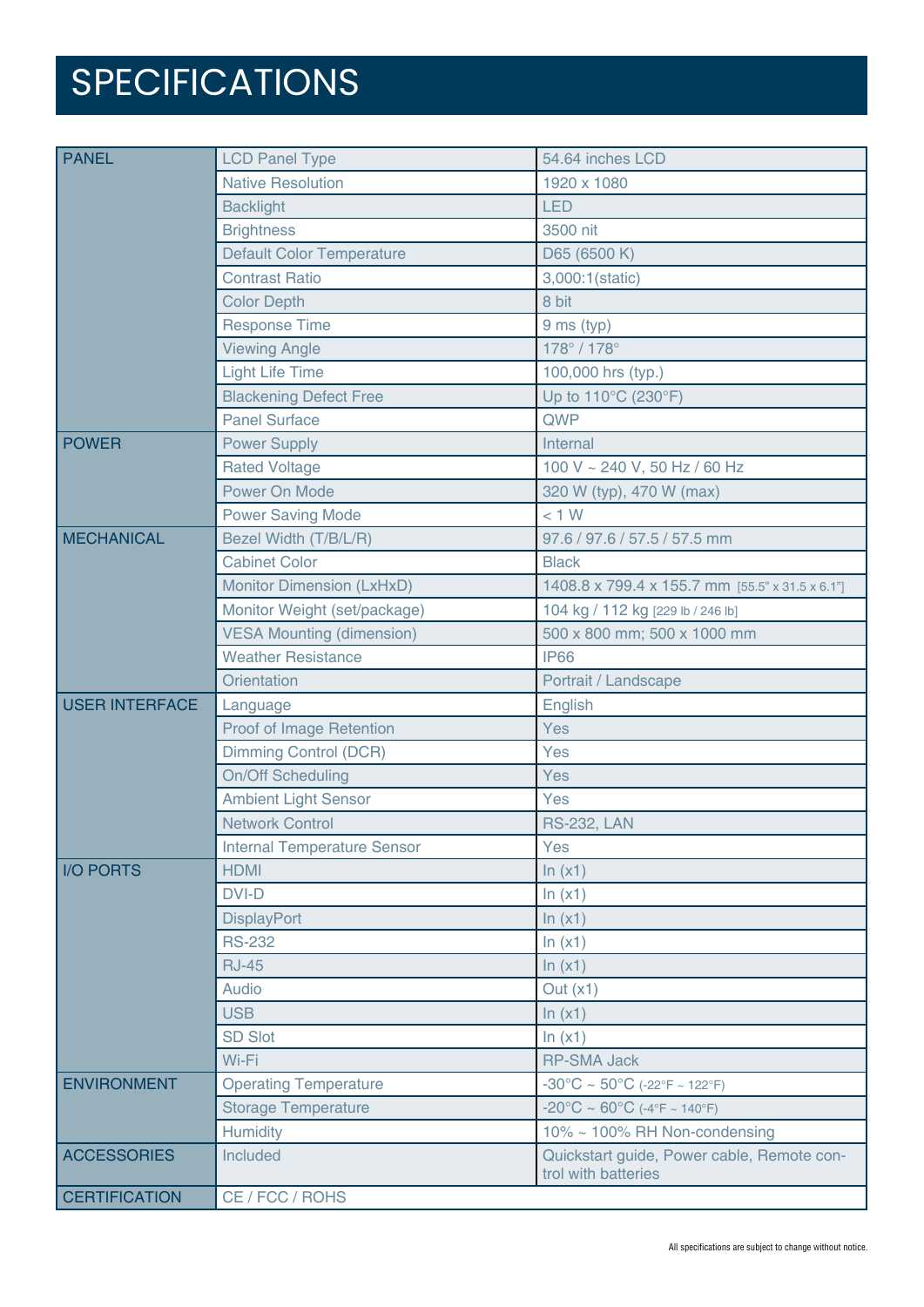## DIMENSIONS



## **INTERFACE**



# INTERNAL PLAYER

| <b>INTERNAL PLAYER</b> | <b>Operating System</b>      | Android 7.1                                                                                                          |
|------------------------|------------------------------|----------------------------------------------------------------------------------------------------------------------|
|                        | Processor                    | <b>ARM Quad-Core Cortex-A17</b>                                                                                      |
|                        | <b>Clock Speed</b>           | $1.6$ GHz                                                                                                            |
|                        | <b>Main Memory Interface</b> | <b>DDR3-2G</b>                                                                                                       |
|                        | <b>Graphics</b>              | Mali764 Quad-Core                                                                                                    |
|                        | Storage (FDM)                | Internal: 8GB eMMC Flash                                                                                             |
|                        | Multimedia                   | 4K 10bits VP9/H265/H264 video decoders,<br>up to 60fps,<br>1080P other video decoders (VC-1, MPEG-<br>$1/2/4$ , VP8) |
|                        | <b>Wi-Fi Specification</b>   | 802.11 b/g/n 2412.0Mhz - 2462.0Mhz                                                                                   |